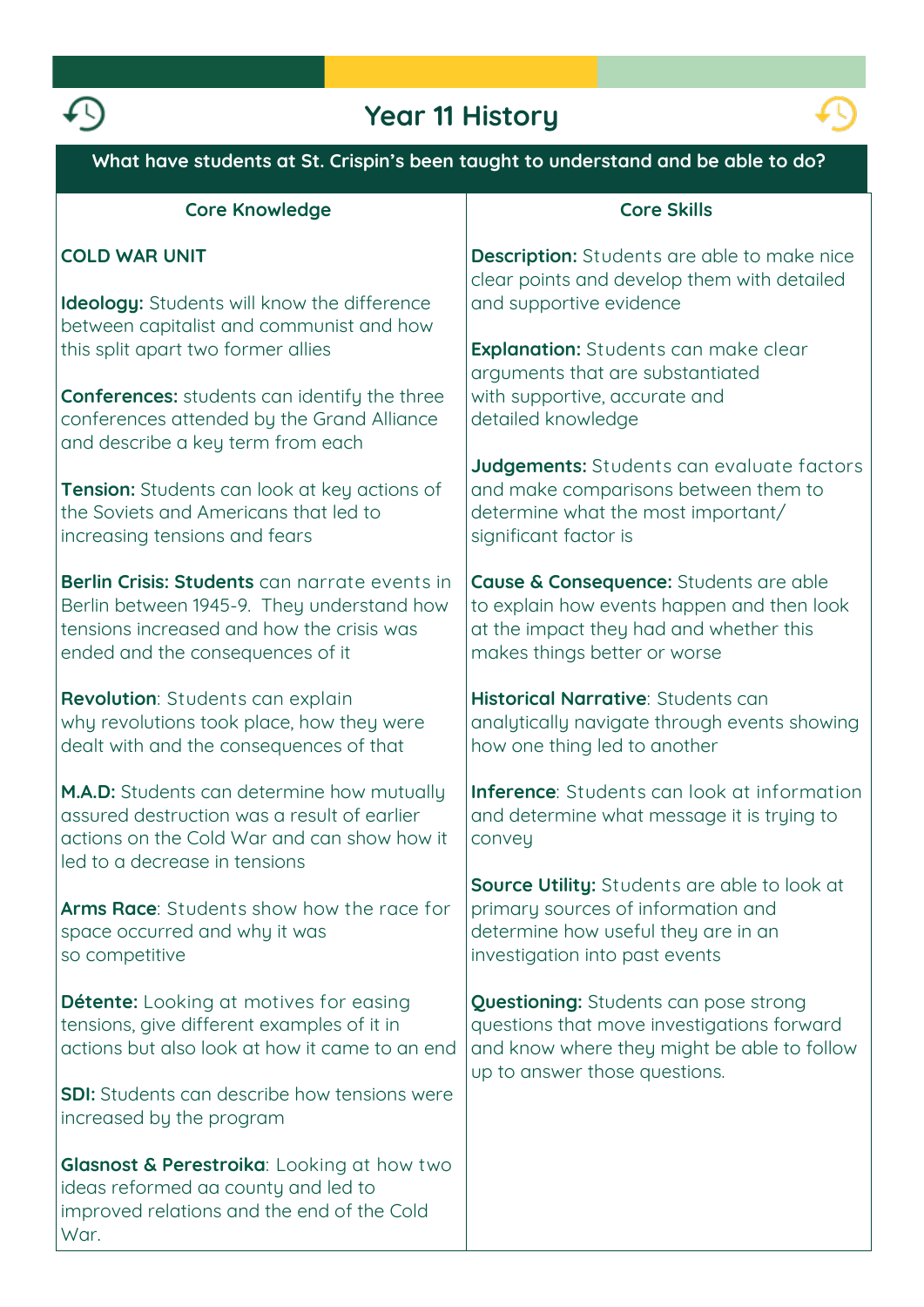



## **What have students at St.Crispin's been taught to understand and be able to do?**

### **CRIME & PUNISHMENT UNIT**

**Anglo Saxons: Students will know how laws were determined. They can give example of crimes and punishments**

**Normans: ability to see what changes they made to the country and enforcements methods**

**Medieval Church: Understand the conflict bet ween church and crown and how this influenced punishment and enforcement of crimes**

**Treason & Hersey: Appreciate how religious turmoil of the Tudor and Stuart period adjusted who was convicted of these crimes**

**Religion: Students can see how it influenced crimes and punishments and led to the creation and decline of witchcraft**

**Bloody Code: Understand why harsher punishments were introduced and the success rate that they had**

**Transportation: Looking at new methods of punishments and how they impacted crime rates**

**Smuggling: Look at items that were brought in, why it grew in appeal and how it was dealt with**

**Police:** Students will look at the **establishment of the first force and why it was introduced. They can make comparisons to the institutions that were in place before**

**Unions: Students will look at the impact industrialization had and how unions were formed and why they were punished.**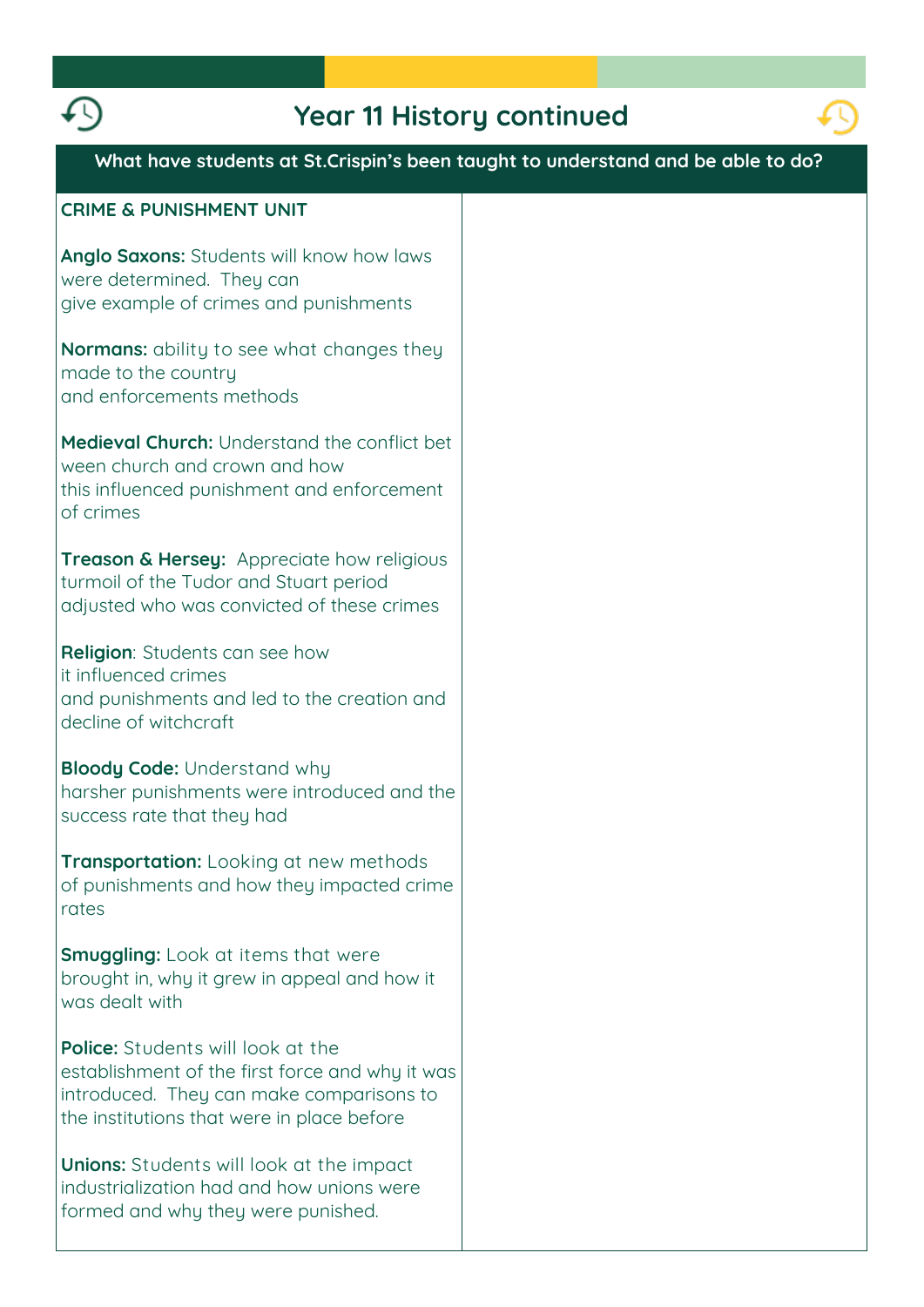



### **How has learning been assessed?**

**Both of our topics are split into units. The Cold War topic has three parts to it and the Crime and Punishment has five parts. Before each test a revision session is delivered to students so that they can learn different revision techniques. The tests are as follows:**

**End of Unit Test 1:**

**COLD WAR: Students are guided through the paper by their teacher. There are no timed conditions and books are allowed. The answers have been partially completed and students are expected, following advice, to complete the questions.**

### **End of unit Test 2:**

**COLD WAR: Students are told the questions in advance and allowed to plan for them. Students then sit the exam in timed conditions in the classroom. CRIME & PUNIHMENT: Students are guided through the paper by their teacher. There are no timed conditions and books are allowed. The answers have been partially completed and students are expected, following advice, to complete the questions.**

### **End Of Unit Test 3:**

**COLD WAR: Students are given a sheet which has a list of possible questions for the topic. Any of those questions could be chosen for students to complete in timed conditions in class.**

**CRIME & PUNISHMENT: Students are told the questions in advance and allowed to plan for them. Students then sit the exam in timed conditions in the classroom.**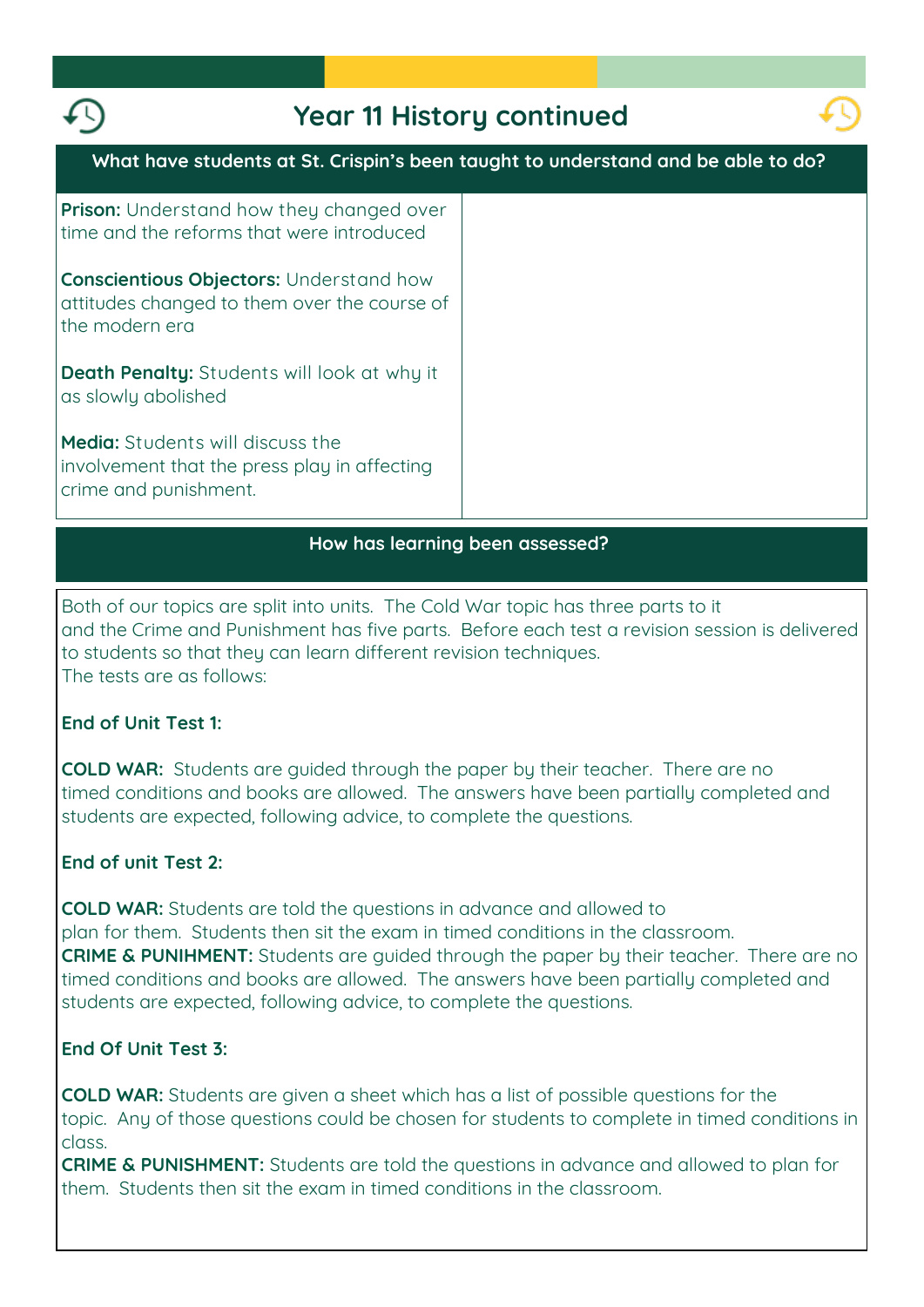

### **How has learning been assessed?**

### **End of Unit Test 4:**

**CRIME & PUNISHMENT: Students are given a sheet which has a list of possible questions for the topic. Any of those questions could be chosen for students to complete in timed conditions in class.**

**MOCKS: Students will complete a mock paper for Germany and Elizabeth and Cold War in Year 11 which is in timed conditions and is sat in the main school hall as part of a formal mock process.**

### **What is coming up in the following year?**

### **Cold War**

**Students will then look at the modern world and see how two former allies became enemies. It will teach them new definitions of warfare and give them a political understanding, which will help them to appreciate today's geopolitical system. Two countries competing against each other saw a city divide itself in half, attempts to build lasers in space, and athletes banned from attending the Olympics.**

**Development of the War: In the first Unit students understand how the allies fell out over differing ideologies. They look at how tensions continued to increase through the development of weapons and placements of armies. Tensions erupt in Berlin and planes have to fly supplies. Eventually Germany is officially split in two.**

**Three Crisis:** A wall being built in a city, a blockade around a small island and a country **desperate for freedom. Students establish how three major crisis of the Cold War started, planned out and the impact this then had on the war.**

**End of the Cold War: Students will see relations improve to the point that both nations meet in space. However, the peace does not last with an Olympic boycott. Only the emergence of a new Soviet leader can promote good relations and students work out how two bitter enemies are able to end the long conflict.**

### **Crime & Punishment c1000-Today**

**Students will delve far into the past to see how society punished those who broke the law. The course enables students to understand the criminal justice system; and how and why we punish people the way we do. It gives them the ability to compare and contrast, and explain what motivates changes to society. We also pay a visit to Whitechapel in 1888, and look at the infamous character of Jack the Ripper and ask students to consider how he was able to get away with it.**

 **Medieval: The course begins with the Anglo-Saxons and establishes what were the most common crimes, how they were punished and who enforced them. Students then track the changes over the medieval period to see how the Church and monarchy battled for control of the courts and punishments became more severe.**